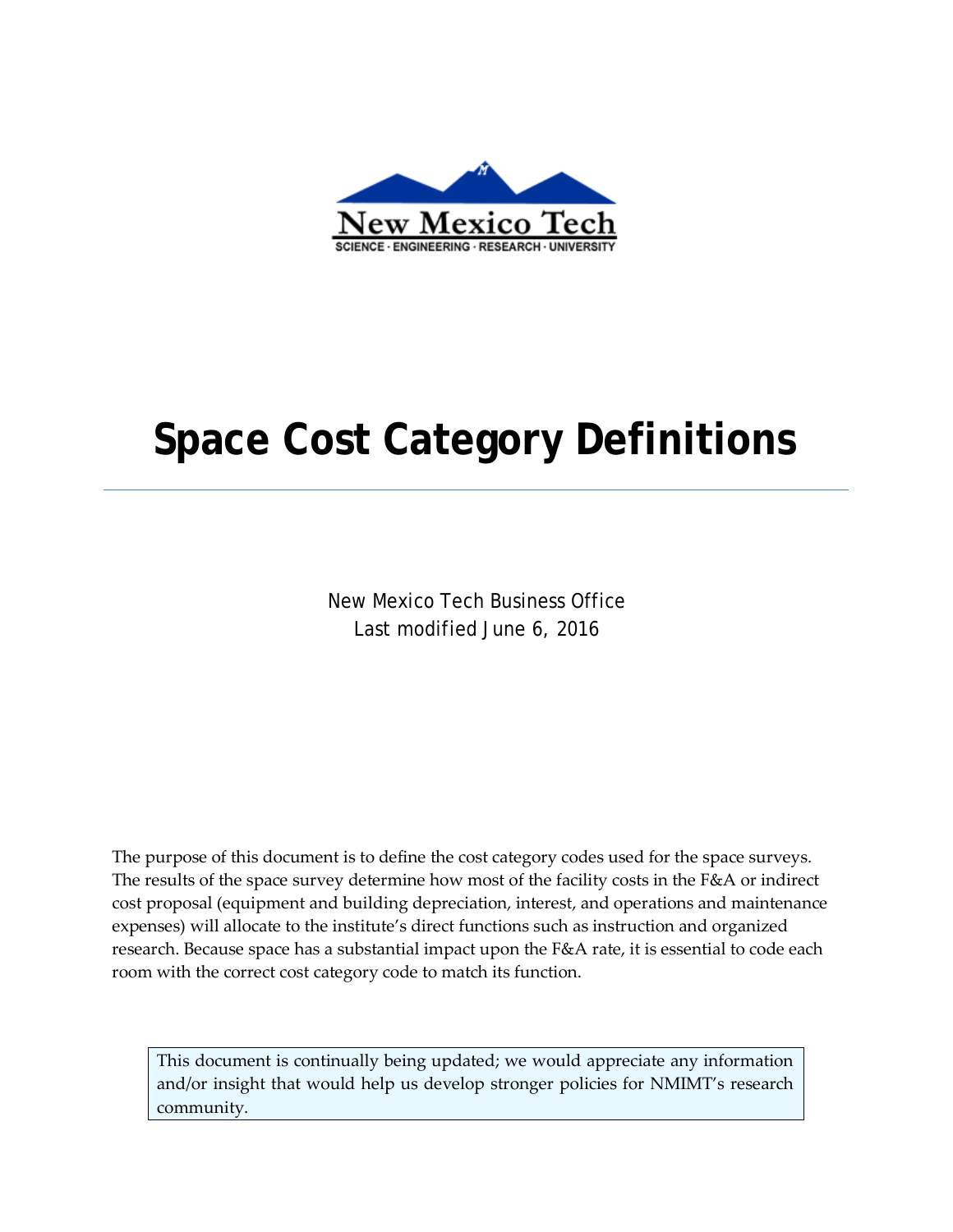# **Table of Contents**

| I.                                      |  |
|-----------------------------------------|--|
| A.                                      |  |
| II.                                     |  |
| A.<br>$\mathfrak{a}.$<br>b.             |  |
| <b>B.</b><br>C.<br>D.<br>III.           |  |
| А.<br><b>B.</b><br>C.<br>D.<br>Е.<br>F. |  |
| IV.                                     |  |
| A.<br>B <sub>1</sub>                    |  |
| V.                                      |  |
| A.<br><b>B.</b><br>$\mathsf{C}$ .       |  |
| VI.                                     |  |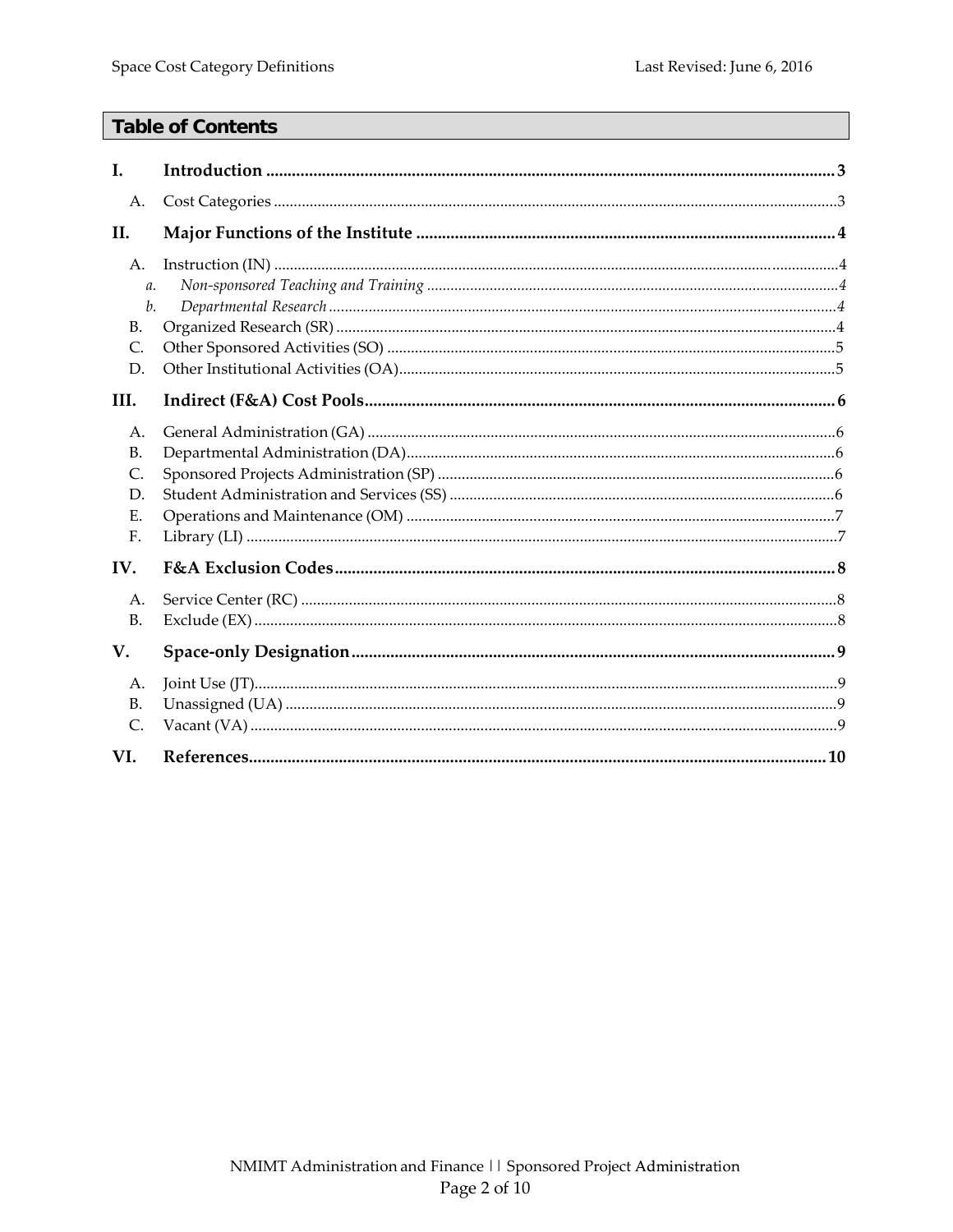#### **I. Introduction**

Assigning functions or uses to space is one of the most critical parts of the Facilities and Administrative ( $F\&A$ ), or indirect, cost proposal. The results of the space survey determine how most of the facility costs in the F&A cost proposal (equipment and building depreciation, interest, and operations and maintenance expenses) will be allocated to the institute's direct functions, such as instruction and organized research. Because space has a substantial impact upon the F&A rate, it is essential to code each room with the correct cost category code according to its function.

The space study must be reviewed periodically, but not less frequently than every two years, and updated, if necessary, and used consistently (Uniform Guidance, Appendix III,  $(A)(2)(d)(3)$ ).

Definitions of each cost category/function are listed below. The cost category codes discussed in this document are color coded. **Green** indicates an **F&A cost pool code**. **Red** indicates a **benefiting function code** that denotes either an F&A rate applied to sponsored projects or a function that receives a portion of F&A costs that the government does not reimburse. **Blue** indicates categories that are either excluded from F&A or are grouped to be allocated to functions according to specifically defined criteria.

#### **A. Cost Categories**

|           | <b>Major Functions (Direct Cost Pools):</b>                |
|-----------|------------------------------------------------------------|
| IN        | Instruction and Departmental Research                      |
| <b>SR</b> | Organized Research (Sponsored and University Research)     |
| <b>SO</b> | <b>Other Sponsored Activities</b>                          |
| <b>OA</b> | Other Institutional Activities                             |
|           | <b>Indirect Cost Pools:</b>                                |
| <b>GA</b> | General Administration                                     |
| <b>DA</b> | Departmental Administration                                |
| <b>SP</b> | Sponsored Projects Administration                          |
| SS        | Student Administration & Services                          |
| OМ        | Operations and Maintenance                                 |
| LI        | Library                                                    |
|           | <b>F&amp;A Exclusion Codes:</b>                            |
| <b>RC</b> | Service Center (when space is part of service center rate) |
| EX        | Exclude (non-expense funds)                                |

#### **Space only designation**:

- JT Joint Use
- UA Unassigned
- VA Vacant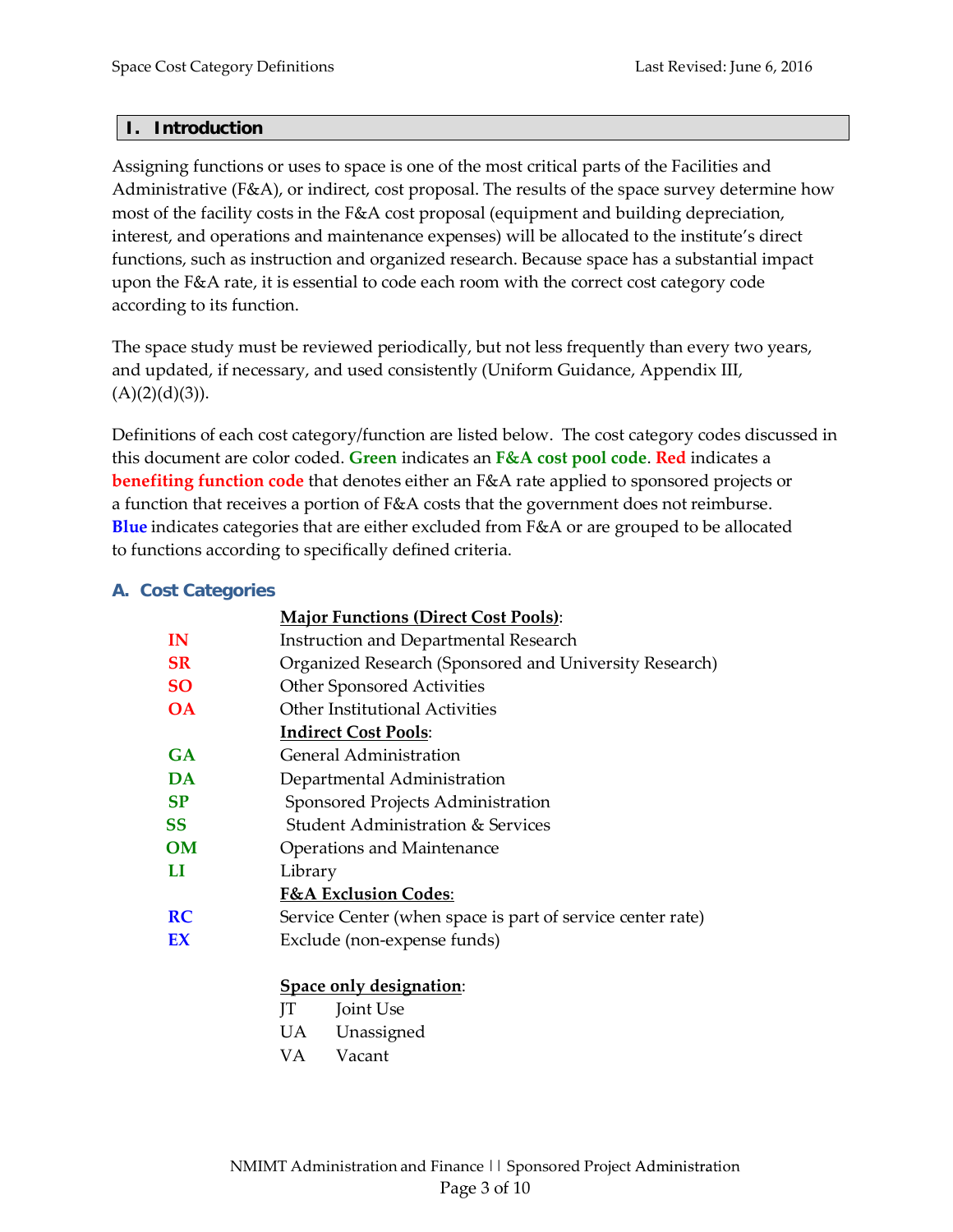#### **II. Major Functions of the Institute**

#### **A. Instruction (IN)**

Space used for teaching and training activities. This includes space used for class, student counseling, grading, class preparation and departmental research defined as development or scholarly activities not separately budgeted and accounted for as research. (Uniform Guidance, Appendix III,  $(A)(1)(a)$ ).

#### a. Non-sponsored Teaching and Training

This term includes all non-sponsored teaching and training activities, whether they are offered for credits toward a degree or certificate or on a non-credit basis. Instructional activities include classroom teaching, preparing and typing of examinations and instructional materials, and grading examinations and assignments. This classification does not include space for research training separately budgeted for and classified as Sponsored Projects, (e.g., Organized Research—which includes University Research—or Other Sponsored Activities.

#### b. Departmental Research

Departmental research is funded internally from budgets that are not restricted to a specific project, which includes, but is not limited to, bridge funding for researchers in between research projects and start-up funding. This space includes labs and other research facilities used for activities that do not meet the definition of Organized Research.

**Note:** The key is whether the teaching or training activity that took place in the space was specifically proposed and received a budget and a specific scope of work related to that budget.

#### **B. Organized Research (SR)**

Also called, "Sponsored Research," this function includes all research and development activities of the institute that are separately budgeted and accounted for on a specific project basis and research cost sharing. Organized research activities include the following:

- Research grants, contracts, and cooperative agreements sponsored by the federal government and nonfederal agencies and organizations (e.g. states, cities, foundations, corporations, etc.) and administered by the  $\&^2 \pm \int \vec{k} \times \vec{k} = |\cdot| \cdot \int \vec{k} \times \vec{k} = \pm \int \vec{k} \times \vec{k}$ .
- University research projects funded with institute funds, which are separately budgeted and accounted for and administered by Research and Economic Development (R&ED) (e.g., the Geophysical Research Center).
- Research cost sharing, which is related to organized research projects. This includes agency-required cost share and voluntary committed cost share (VUCS). VUCS should be included in space allocation. The government allows for facility cost recovery for VUCS because this type of cost share is not required or proposed as an inducement for award.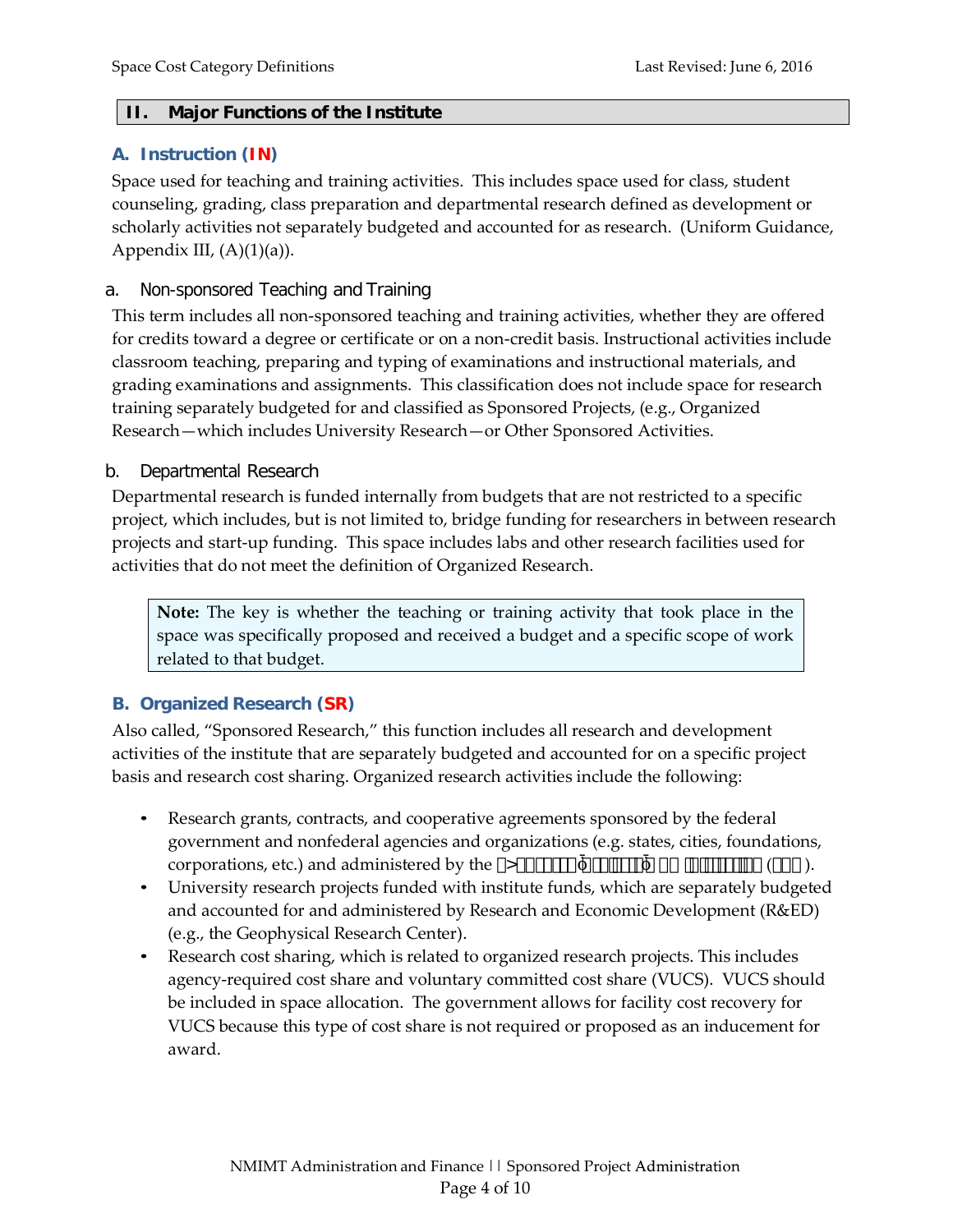**Note:** To distinguish Organized Research from other major functions, "research" is defined as the systematic study directed toward fuller knowledge of the subject involved and includes rigorous inquiry, experiment or investigation. Research can also be described as pursuing new knowledge, understanding existing knowledge, or testing/proving existing knowledge.

Organized research projects require a proposal or other application to obtain funding, have a defined scope of work associated with the project, anticipate a "deliverable" result, and require that periodic financial and progress reports be submitted to the sponsor (Uniform Guidance, Appendix III,  $(A)(1)(b)(1)$  and 2).

Whenever a room is coded as organized research, a BANNER FUND number must also be assigned to the room. Auditors are interested in matching space to base. To this end, they may request a list of specific projects that took place in the space.

# **C. Other Sponsored Activities (SO)**

This type of space is used for programs and projects financed by federal and nonfederal agencies and organizations that involve the performance of work other than instruction and organized research. Examples of Other Sponsored Activities are sponsored training grants, public service projects, and public service conferences. Sponsored training refers to specific instructional or training activities established by grant, contract, or cooperative agreement. It also includes the sponsored training of individuals in research techniques (commonly called research training) (Uniform Guidance, Appendix III, (A)(1)(c)).

# **D. Other Institutional Activities (OA)**

This type of space is used for auxiliary enterprises, such as the operation of residence halls, dining halls, student unions, intercollegiate and intramural athletics, bookstores, faculty housing, student apartments, guest houses, theaters, public museums, community relations and development, and other similar auxiliary enterprises.

Currently it also includes student-related activities, such as counseling and career guidance, student advising, student publications, financial aid, admissions, registrar, student health services, and commencement. These student-related activities are considered Student Administration and Services (**SS**) (Uniform Guidance, Appendix III, (A)(1)(d)).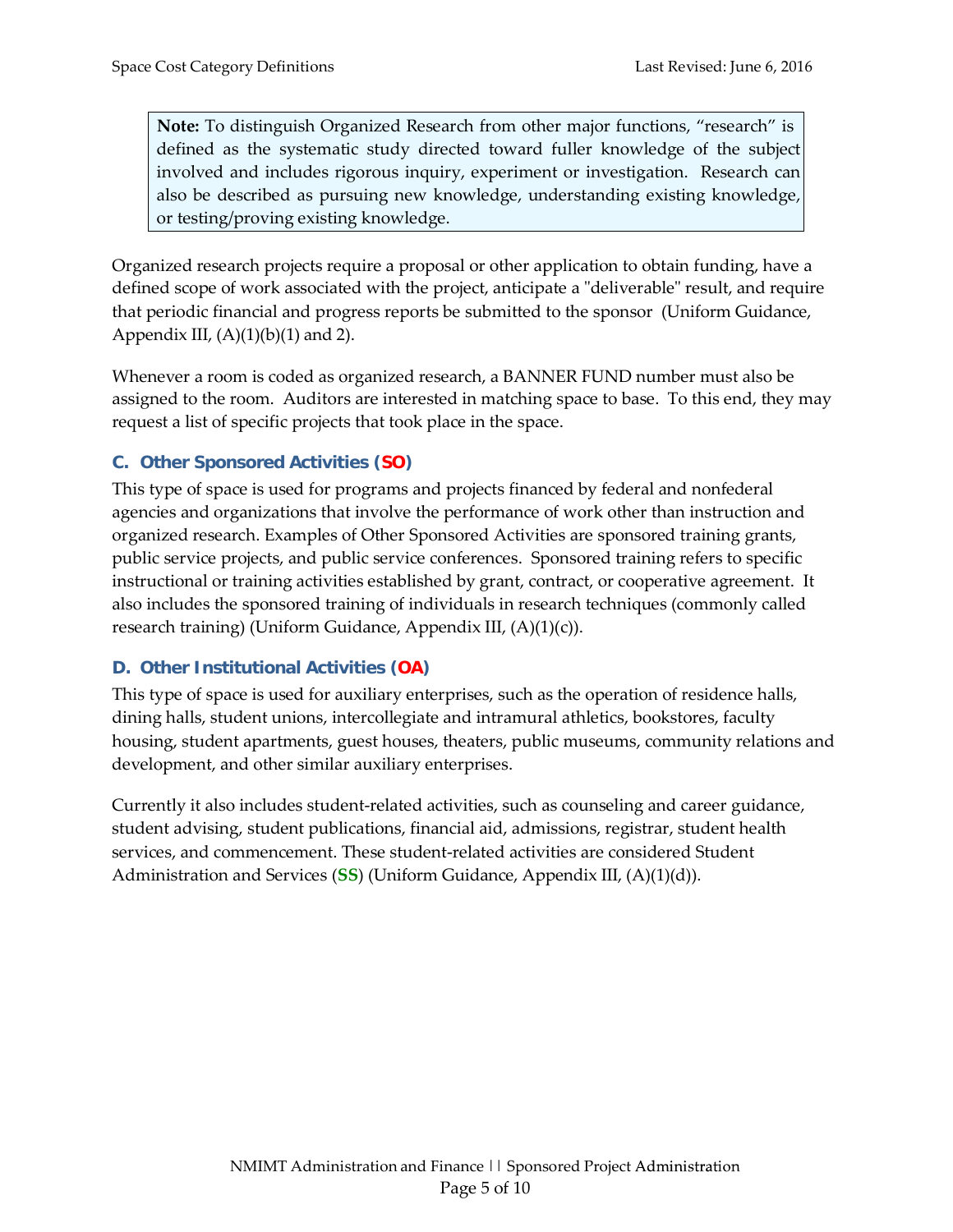#### **III. Indirect (F&A) Cost Pools**

#### **A. General Administration (GA)**

Space used for General Administration includes institutional activities that provide administrative support for the daily functioning of the entire institute, such as executive management, financial management and fiscal operations (accounting), general administrative services (such as personnel and payroll), and logistical services (such as campus mail and purchasing). Separate organizational units that specifically support sponsored programs, such as SPA and R&ED should be classified as Sponsored Projects Administration (Uniform Guidelines, Appendix III, (B)(5)).

#### **B. Departmental Administration (DA)**

This type of space is used for the administrative activities performed by academic departments to support the primary programs of instruction, research, and other sponsored activities. This support includes the departmental chair and department-level administrative duties such as secretarial, personnel, payroll, purchasing, and other accounting activities. This space must include a portion of the Chairperson's office, the departmental secretary's entire space, any meeting rooms used to conduct general department business, any rooms used for general departmental storage, and departmental libraries used for both research and instruction. This function includes grant and contract proposal preparation for the solicitation of outside sponsors (Uniform Guidance, Appendix III, (B)(6)).

#### **C. Sponsored Projects Administration (SP)**

This space is used for all activities that involve the administration of separately budgeted research and development projects. Only R&ED and the SPA should have any activity under this function (Uniform Guidance, Appendix III, (B)(7)).

#### **D. Student Administration and Services (SS)**

This cost category includes space used for the administration of student affairs and student services, which includes admissions, registration, counseling and placement services, student advisement, and other services to students outside the classroom. Specific offices may include the Office of the Vice President for Student and University Relations, the Dean of Students, the Admission Office, the Registrar, the Student Financial Aid Office, Career Services, the Student Health Center a portion of the Bursar's Office, and other student services administration space. (Uniform Guidance, Appendix III, (B)(9)).

This classification is not used by NMIMT at this time. All space coded "**SS**" will be combined with Other Institute Activity (**OA**) for F&A. However, this distinction is still useful so that the effect can be measured in the future to determine the feasibility of utilizing a separate cost category for this administrative function.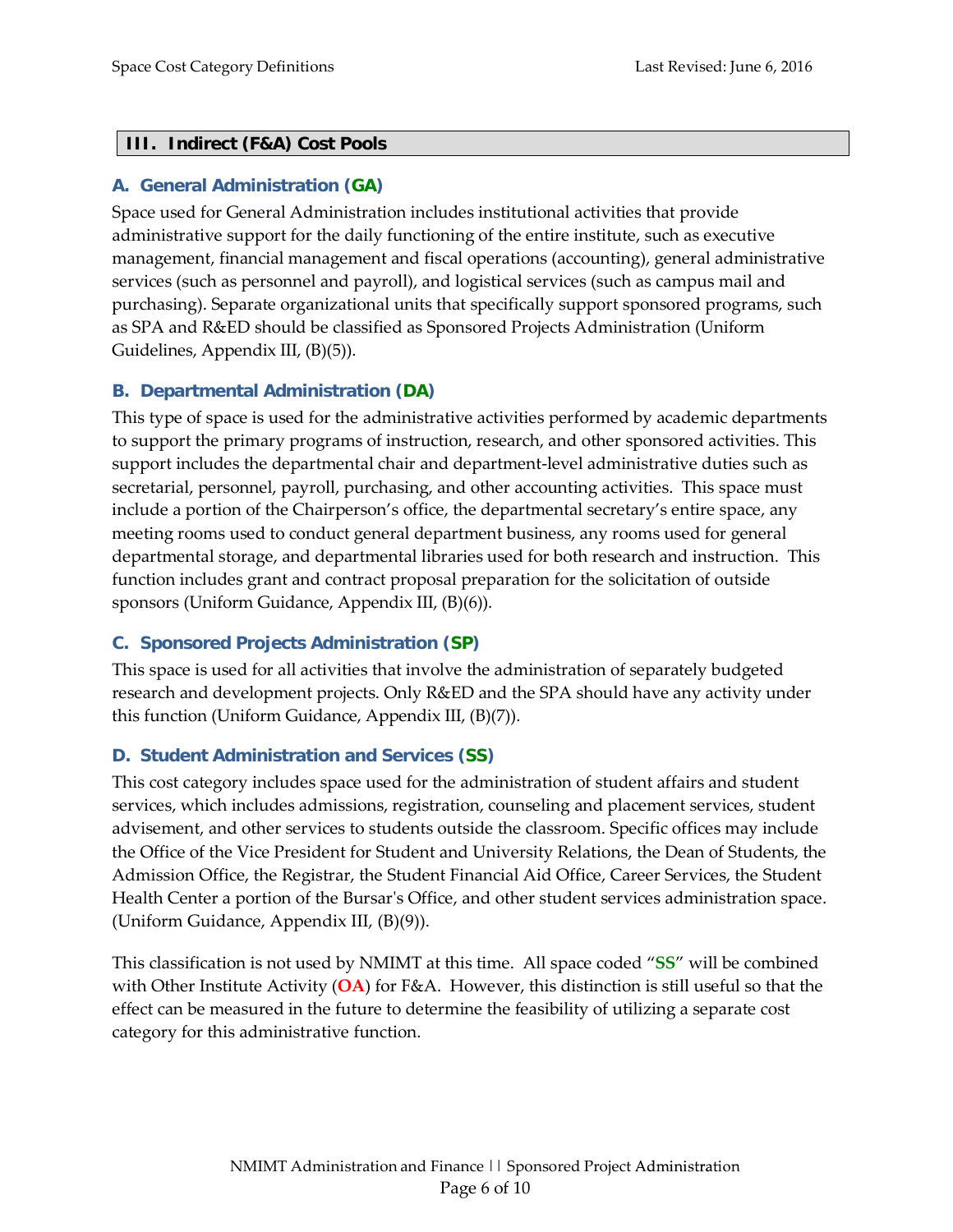#### **E. Operations and Maintenance (OM)**

Space used for Operations and Maintenance includes services related to the central administration, supervision, operation, maintenance, preservation, and protection of campus facilities. Services include janitorial and custodial services; repairs and ordinary or normal alterations to buildings, equipment, and furniture; design services; security; earthquake and disaster preparedness; environmental health and safety; property and equipment insurance; space and capital leasing; facility planning and management; care of grounds; and maintenance and operation of buildings and other physical facilities (Uniform Guidance, Appendix III, (B)(4)).

### **F. Library (LI)**

Library space is used for activities that directly support the operation of the library. Departmentally funded libraries (which do not report to the central library system and do not have a "check out" system and librarian) should be treated as departmental administrative space (Uniform Guidance, Appendix III, (B)(8)).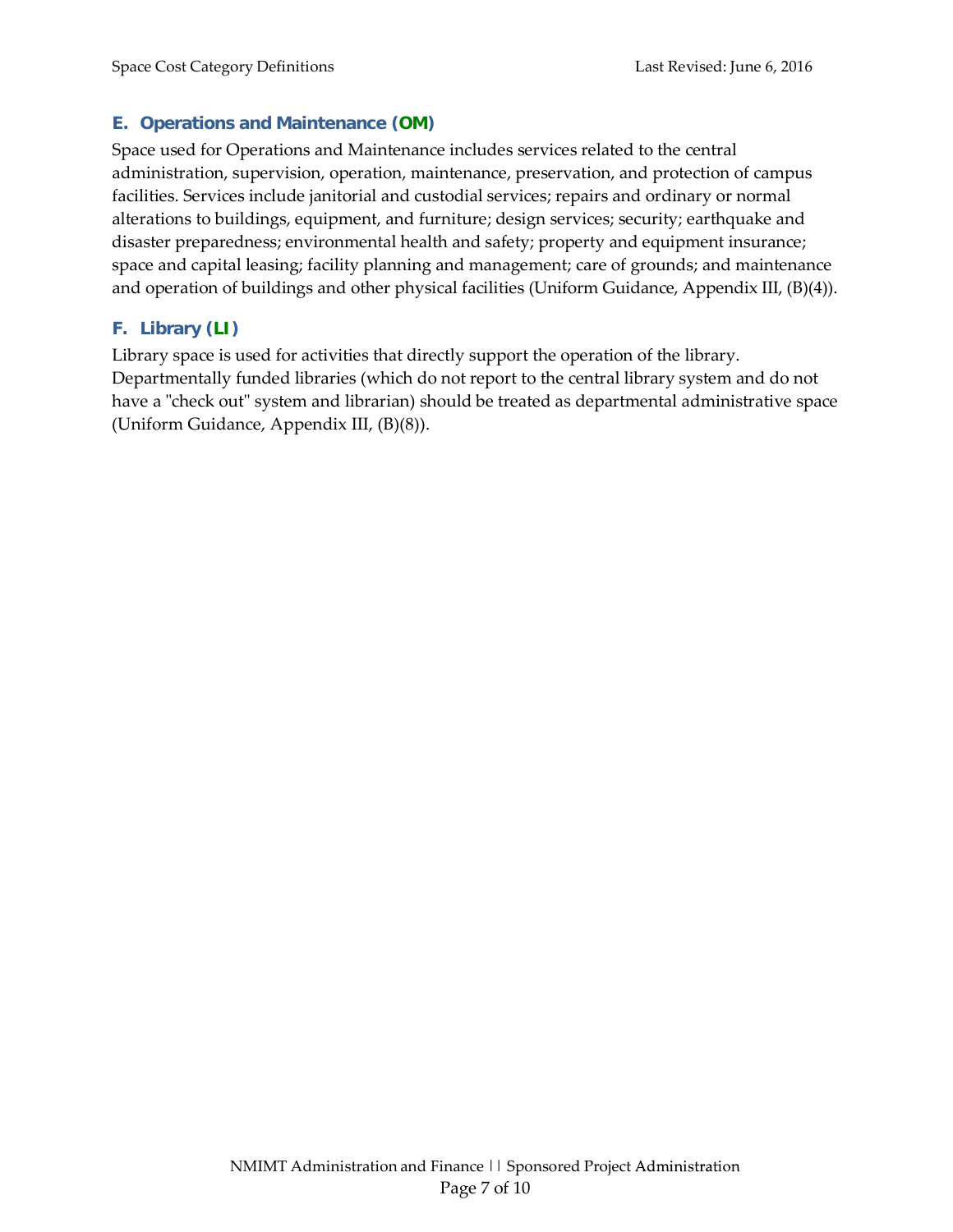#### **IV. F&A Exclusion Codes**

#### **A. Service Center (RC)**

This cost category is used to designate space that is directly charged to users of a specific service center. It is an exclusion code. Not all service centers recover the cost of space through their rate structures because the space is not used primarily or exclusively for service center activity. This is only for those who do incorporate the use of space in their service center rates. If you are unsure how space is recovered in your service center, contact SPA's Cost Accounting Office.

#### **B. Exclude (EX)**

This category is designated for funds that are not incorporated into F&A cost recovery. These are primarily non-expense funds.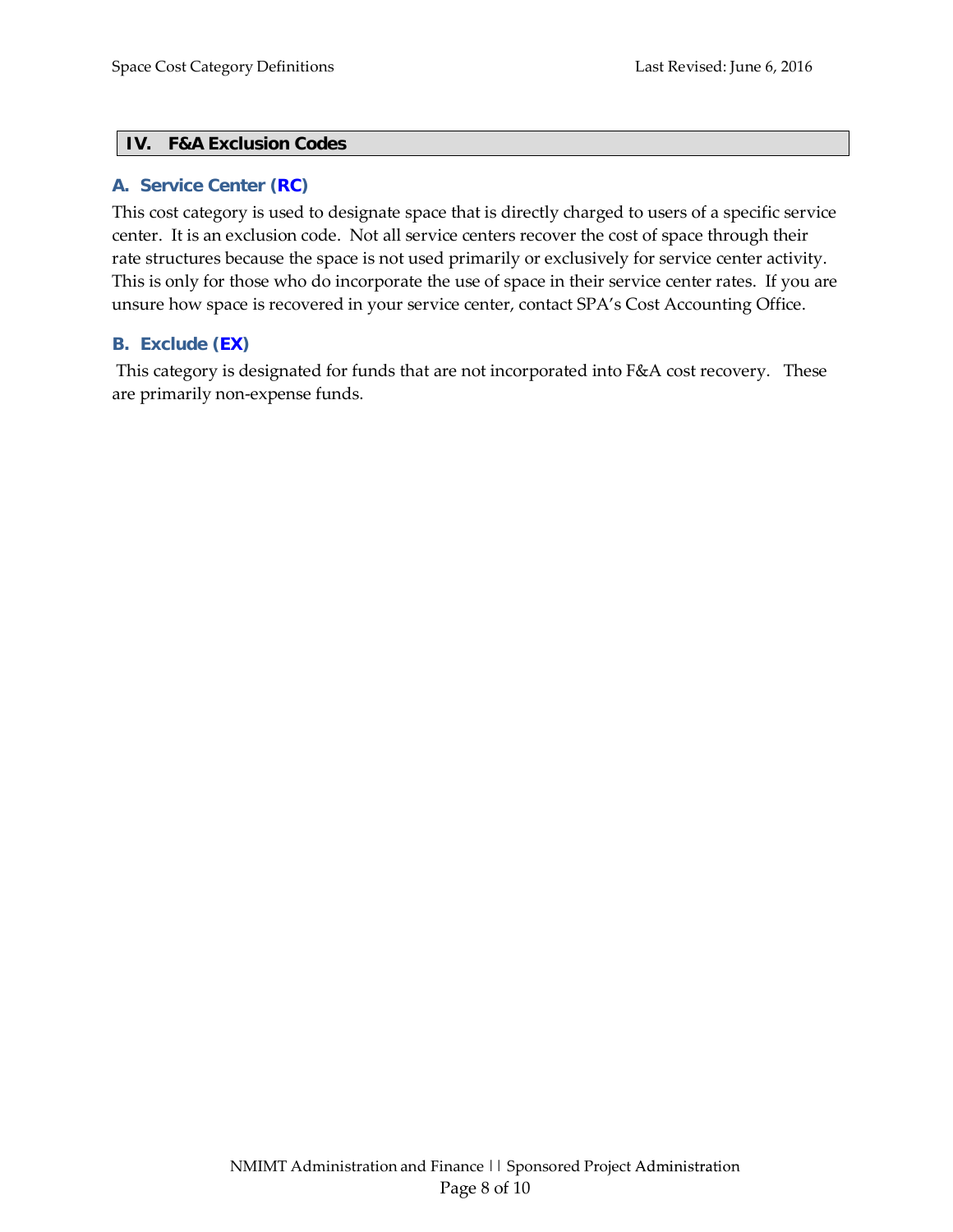#### **V. Space-only Designation**

#### **A. Joint Use (JT)**

This category designates space used for multiple functions, the proportions of which cannot be determined with a high degree of accuracy. Conference rooms, faculty offices, and TA/RA offices are examples of space that should be designated as Joint Use. Joint Use space will automatically be assigned functions in the same proportions as departmental salaries and wages. For example, if 15 percent of a department's salaries and wages are charged directly to organized research grants, then 15 percent of that department's jointly used space will be classified as organized research.

#### **B. Unassigned (UA)**

Unassigned space includes public common areas such as hallways, stairwells, elevators, and restrooms.

#### **C. Vacant (VA)**

Vacant space includes only that space which is vacant for the entire fiscal year. If the space is only vacant for part of the fiscal year, assign functions according to how it was used when it was occupied.

**Note:** During an audit, sometimes the interviewee states that the space selected for audit is not in use. Remember, if the space was in use at any point during the fiscal year being audited, then, for the purposes of the audit, it is not considered vacant. You may state that although the space was in use for part of the fiscal year being audited, it is currently not in use.